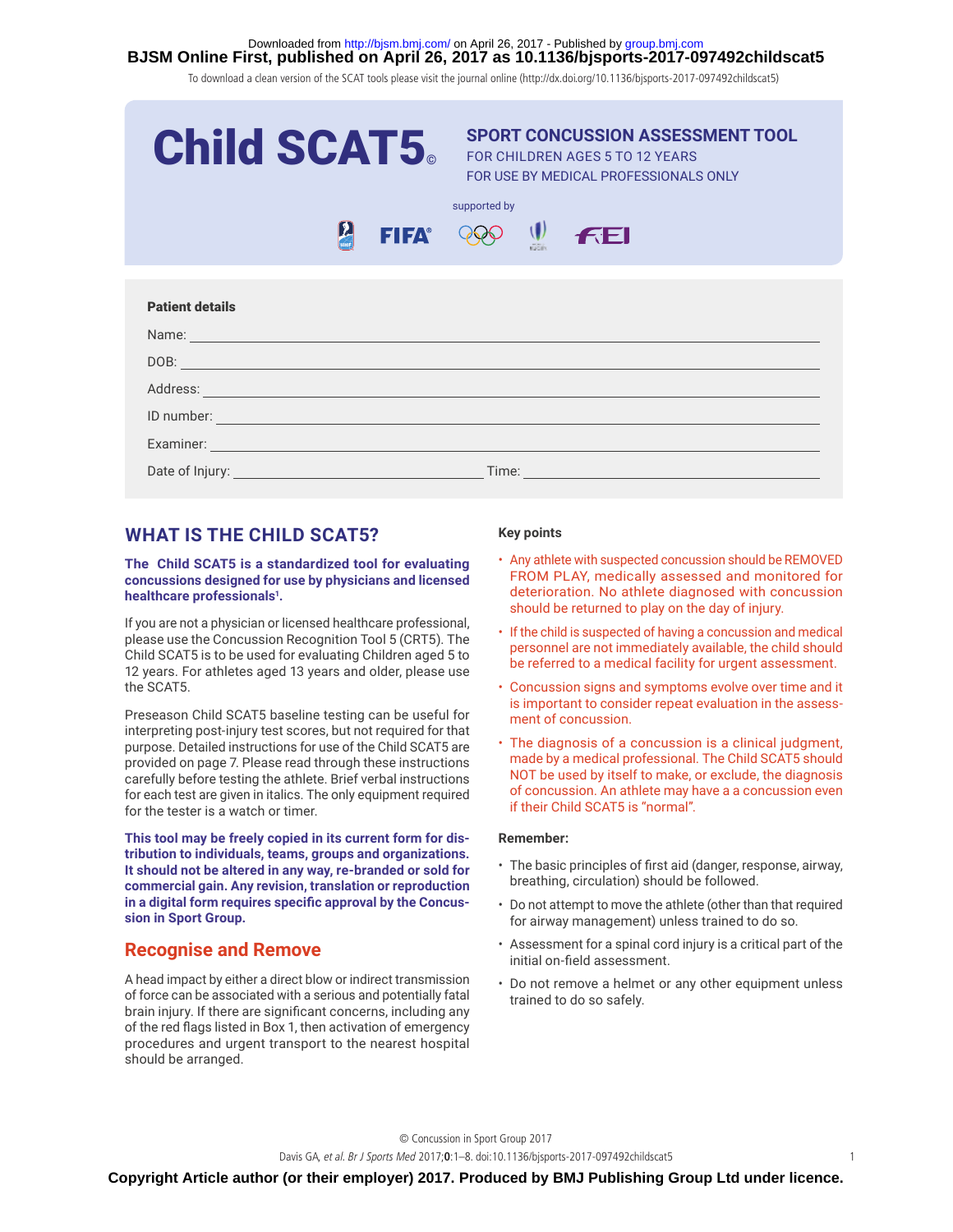# **IMMEDIATE OR ON-FIELD ASSESSMENT**

The following elements should be assessed for all athletes who are suspected of having a concussion prior to proceeding to the neurocognitive assessment and ideally should be done on-field after the first first aid / emergency care priorities are completed.

If any of the "Red Flags" or observable signs are noted after a direct or indirect blow to the head, the athlete should be immediately and safely removed from participation and evaluated by a physician or licensed healthcare professional.

Consideration of transportation to a medical facility should be at the discretion of the physician or licensed healthcare professional.

The GCS is important as a standard measure for all patients and can be done serially if necessary in the event of deterioration in conscious state. The cervical spine exam is a critical step of the immediate assessment, however, it does not need to be done serially.

# **STEP 1: RED FLAGS**

### **RED FLAGS:**

- **Neck pain or tenderness**
- **Double vision**
- **Weakness or tingling/ burning in arms or legs**
- **Severe or increasing headache**
- **Deteriorating**

**• Seizure or convulsion • Loss of consciousness**

- **conscious state • Vomiting**
	-
	- **Increasingly restless, agitated or combative**

# **STEP 2: OBSERVABLE SIGNS**

| Observed on Video $\Box$<br>Witnessed $\square$                                             |   |   |
|---------------------------------------------------------------------------------------------|---|---|
| Lying motionless on the playing surface                                                     | Υ | N |
| Balance / gait difficulties / motor incoordination: stumbling, slow /<br>laboured movements | Y | N |
| Disorientation or confusion, or an inability to respond appropriately<br>to questions       | Y | N |
| Blank or vacant look                                                                        | Y | N |
| Facial injury after head trauma                                                             | Y | N |

# **STEP 3: EXAMINATION GLASGOW COMA SCALE (GCS)2**

| <b>Time of assessment</b>       |                |                |                |
|---------------------------------|----------------|----------------|----------------|
| <b>Date of assessment</b>       |                |                |                |
| Best eye response (E)           |                |                |                |
| No eye opening                  | $\overline{1}$ | 1              | 1              |
| Eye opening in response to pain | $\overline{2}$ | $\mathfrak{D}$ | $\mathfrak{D}$ |
| Eye opening to speech           | 3              | 3              | 3              |
| Eyes opening spontaneously      | $\overline{4}$ | $\overline{4}$ | $\overline{4}$ |
| Best verbal response (V)        |                |                |                |
| No verbal response              | 1              |                |                |
|                                 |                |                |                |

| Name:<br>the contract of the contract of the contract of the contract of the contract of                                                                                                                                                    |
|---------------------------------------------------------------------------------------------------------------------------------------------------------------------------------------------------------------------------------------------|
| DOB:<br>and the control of the control of the control of the control of the control of the control of the control of the                                                                                                                    |
|                                                                                                                                                                                                                                             |
| ID number:<br>the control of the control of the control of the control of the control of the control of the control of the control of the control of the control of the control of the control of the control of the control of the control |
| Examiner:                                                                                                                                                                                                                                   |
| Date:                                                                                                                                                                                                                                       |
|                                                                                                                                                                                                                                             |

| Oriented                       | 5              | 5              | 5              |
|--------------------------------|----------------|----------------|----------------|
| <b>Best motor response (M)</b> |                |                |                |
| No motor response              | 1              | $\overline{1}$ | $\mathbf{1}$   |
| Extension to pain              | $\overline{2}$ | $\overline{2}$ | $\overline{2}$ |
| Abnormal flexion to pain       | 3              | $\overline{3}$ | 3              |
| Flexion / Withdrawal to pain   | $\overline{4}$ | $\overline{4}$ | $\overline{4}$ |
| Localizes to pain              | 5              | 5              | 5              |
| Obeys commands                 | 6              | 6              | 6              |
| Glasgow Coma score (E + V + M) |                |                |                |

# **CERVICAL SPINE ASSESSMENT**

| Does the athlete report that their neck is pain free at rest?                                         | Y      | N |
|-------------------------------------------------------------------------------------------------------|--------|---|
| If there is NO neck pain at rest, does the athlete have a full<br>range of ACTIVE pain free movement? | V      | N |
| Is the limb strength and sensation normal?                                                            | $\vee$ | N |

In a patient who is not lucid or fully conscious, a cervical spine injury should be assumed until proven otherwise.

### **OFFICE OR OFF-FIELD ASSESSMENT STEP 1: ATHLETE BACKGROUND**

**Please note that the neurocognitive assessment should be done in a distraction-free environment with the athlete in a resting state.** Sport / team / school:

| Date / time of injury: the contract of the contract of the contract of the contract of the contract of the contract of the contract of the contract of the contract of the contract of the contract of the contract of the con |            |           |
|--------------------------------------------------------------------------------------------------------------------------------------------------------------------------------------------------------------------------------|------------|-----------|
|                                                                                                                                                                                                                                |            |           |
|                                                                                                                                                                                                                                |            |           |
| Gender: M / F / Other                                                                                                                                                                                                          |            |           |
| Dominant hand: left / neither / right                                                                                                                                                                                          |            |           |
| How many diagnosed concussions has the<br>athlete had in the past?: service and in the past of the service of the service of the service of the service o                                                                      |            |           |
|                                                                                                                                                                                                                                |            |           |
| How long was the recovery (time to being cleared to play)                                                                                                                                                                      |            |           |
|                                                                                                                                                                                                                                |            |           |
| Has the athlete ever been:                                                                                                                                                                                                     |            |           |
| Hospitalized for a head injury?                                                                                                                                                                                                | Yes        | <b>No</b> |
| Diagnosed / treated for headache disorder or migraines?                                                                                                                                                                        | <b>Yes</b> | No        |
| Diagnosed with a learning disability / dyslexia?                                                                                                                                                                               | <b>Yes</b> | No        |
| Diagnosed with ADD / ADHD?                                                                                                                                                                                                     | <b>Yes</b> | No        |
| Diagnosed with depression, anxiety or other psychiatric disorder?                                                                                                                                                              | <b>Yes</b> | <b>No</b> |

© Concussion in Sport Group 2017

Current medications? If yes, please list:

Davis GA, et al. Br J Sports Med 2017;**0**:1–8. doi:10.1136/bjsports-2017-097492childscat5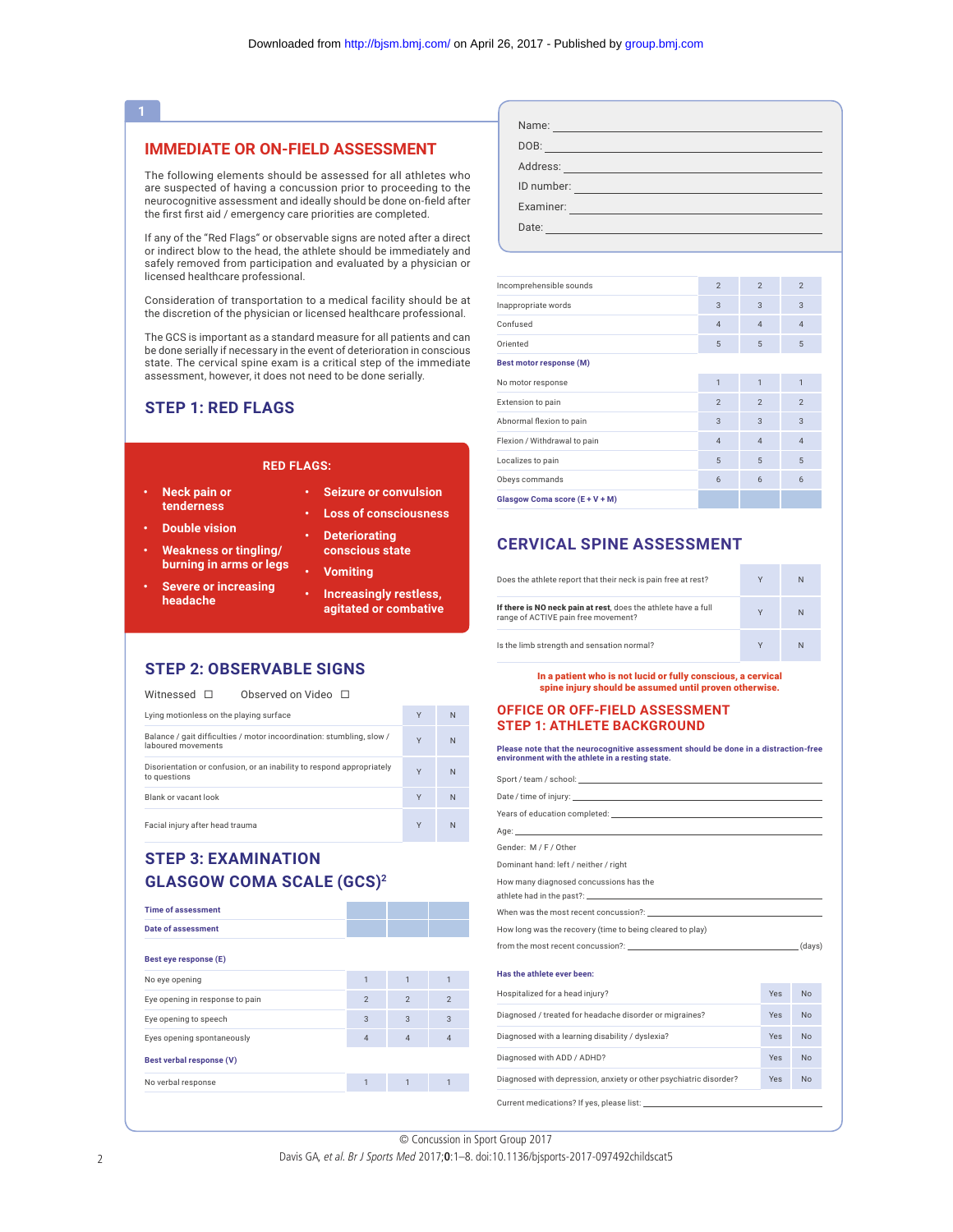# **STEP 2: SYMPTOM EVALUATION**

The athlete should be given the symptom form and asked to read this instruction paragraph out<br>loud then complete the symptom scale. For the baseline assessment, the athlete should rate his/<br>her symptoms based on how he/she

### **To be done in a resting state**

**Please Check:** □ Baseline □ Post-Injury

# **2**

| <b>Child Report3</b>                                 | Not at all/<br>Never | A little/<br>Rarely | Somewhat/<br>Sometimes   | A lot/ Often   |
|------------------------------------------------------|----------------------|---------------------|--------------------------|----------------|
| I have headaches                                     | $\overline{0}$       | $\overline{1}$      | $\overline{2}$           | 3              |
| I feel dizzv                                         | $\overline{0}$       | $\overline{1}$      | $\overline{2}$           | 3              |
| I feel like the room is spinning                     | $\overline{0}$       | $\overline{1}$      | $\overline{2}$           | 3              |
| I feel like I'm going to faint                       | $\overline{0}$       | 1                   | $\overline{2}$           | 3              |
| Things are blurry when<br>I look at them             | $\Omega$             | $\overline{1}$      | $\overline{\phantom{0}}$ | $\overline{3}$ |
| I see double                                         | $\overline{0}$       | 1                   | $\overline{2}$           | 3              |
| I feel sick to my stomach                            | $\overline{0}$       | $\overline{1}$      | $\overline{2}$           | 3              |
| My neck hurts                                        | 0                    | 1                   | $\overline{2}$           | 3              |
| I get tired a lot                                    | $\overline{0}$       | 1                   | $\overline{2}$           | 3              |
| I get tired easily                                   | $\Omega$             | $\overline{1}$      | $\overline{\phantom{0}}$ | $\overline{3}$ |
| I have trouble paying attention                      | 0                    | 1                   | $\overline{2}$           | 3              |
| I get distracted easily                              | $\overline{0}$       | 1                   | $\overline{2}$           | 3              |
| I have a hard time concentrating                     | $\overline{0}$       | 1                   | $\overline{2}$           | 3              |
| I have problems remember-<br>ing what people tell me | $\overline{0}$       | 1                   | $\overline{2}$           | 3              |
| I have problems<br>following directions              | $\overline{0}$       | $\overline{1}$      | $\overline{2}$           | 3              |
| I daydream too much                                  | $\Omega$             | $\overline{1}$      | $\overline{\phantom{0}}$ | $\overline{3}$ |
| I get confused                                       | $\overline{0}$       | 1                   | $\overline{2}$           | 3              |
| I forget things                                      | 0                    | 1                   | $\overline{2}$           | 3              |
| I have problems finishing things                     | $\overline{0}$       | 1                   | $\overline{2}$           | 3              |
| I have trouble figuring things out                   | $\overline{0}$       | $\overline{1}$      | $\overline{2}$           | 3              |
| It's hard for me to<br>learn new things              | $\overline{0}$       | $\overline{1}$      | $\overline{2}$           | 3              |
| Total number of symptoms:                            |                      |                     |                          | of 21          |
| Symptom severity score:                              |                      |                     |                          | of 63          |
| Do the symptoms get worse with physical activity?    |                      |                     | Y                        | N              |
| Do the symptoms get worse with trying to think?      |                      |                     | Υ                        | N              |

### **Overall rating for child to answer:**

|                                                                     | Very bad |  |  | Very good |  |  |  |                        |
|---------------------------------------------------------------------|----------|--|--|-----------|--|--|--|------------------------|
| On a scale of 0 to 10 (where 10 is<br>normal), how do you feel now? |          |  |  |           |  |  |  | 0 1 2 3 4 5 6 7 8 9 10 |
| If not 10, in what way do you feel different?:                      |          |  |  |           |  |  |  |                        |
|                                                                     |          |  |  |           |  |  |  |                        |

| Name:<br><u> 1970 - An Dùbhlachd ann an Dùbhlachd ann an Dùbhlachd ann an Dùbhlachd ann an Dùbhlachd ann an Dùbhlachd ann an Dùbhlachd ann an Dùbhlachd ann an Dùbhlachd ann an Dùbhlachd ann an Dùbhlachd ann an Dùbhlachd ann an Dùbhla</u> |  |
|-----------------------------------------------------------------------------------------------------------------------------------------------------------------------------------------------------------------------------------------------|--|
| DOB:<br>the control of the control of the control of the control of the control of the control of                                                                                                                                             |  |
| Address:<br><u> 1970 - Jan Stein Harry Harry Harry Harry Harry Harry Harry Harry Harry Harry Harry Harry Harry Harry Harry Har</u>                                                                                                            |  |
| ID number:<br>the contract of the contract of the contract of the contract of                                                                                                                                                                 |  |
| Examiner:                                                                                                                                                                                                                                     |  |
| Date:                                                                                                                                                                                                                                         |  |
|                                                                                                                                                                                                                                               |  |

| <b>Parent Report</b>                              |                      |                     |                          |              |  |  |  |  |  |
|---------------------------------------------------|----------------------|---------------------|--------------------------|--------------|--|--|--|--|--|
| The child:                                        | Not at all/<br>Never | A little/<br>Rarely | Somewhat/<br>Sometimes   | A lot/ Often |  |  |  |  |  |
| has headaches                                     | $\overline{0}$       | $\overline{1}$      | $\overline{2}$           | 3            |  |  |  |  |  |
| feels dizzy                                       | $\overline{0}$       | 1                   | $\overline{2}$           | 3            |  |  |  |  |  |
| has a feeling that the<br>room is spinning        | $\overline{0}$       | 1                   | $\overline{2}$           | 3            |  |  |  |  |  |
| feels faint                                       | $\overline{0}$       | 1                   | $\overline{2}$           | 3            |  |  |  |  |  |
| has blurred vision                                | $\overline{0}$       | 1                   | $\overline{2}$           | 3            |  |  |  |  |  |
| has double vision                                 | $\overline{0}$       | $\overline{1}$      | $\overline{2}$           | 3            |  |  |  |  |  |
| experiences nausea                                | $\overline{0}$       | $\overline{1}$      | $\overline{2}$           | 3            |  |  |  |  |  |
| has a sore neck                                   | 0                    | 1                   | $\overline{2}$           | 3            |  |  |  |  |  |
| gets tired a lot                                  | $\overline{0}$       | 1                   | $\overline{2}$           | 3            |  |  |  |  |  |
| gets tired easily                                 | $\overline{0}$       | 1                   | $\mathfrak{p}$           | 3            |  |  |  |  |  |
| has trouble sustaining attention                  | $\overline{0}$       | $\overline{1}$      | $\overline{2}$           | 3            |  |  |  |  |  |
| is easily distracted                              | $\Omega$             | $\overline{1}$      | $\overline{\phantom{0}}$ | 3            |  |  |  |  |  |
| has difficulty concentrating                      | 0                    | 1                   | $\overline{2}$           | 3            |  |  |  |  |  |
| has problems remember-<br>ing what he/she is told | $\overline{0}$       | $\overline{1}$      | $\overline{2}$           | 3            |  |  |  |  |  |
| has difficulty following<br>directions            | $\overline{0}$       | $\overline{1}$      | $\overline{2}$           | 3            |  |  |  |  |  |
| tends to daydream                                 | $\mathbf{0}$         | 1                   | $\overline{2}$           | 3            |  |  |  |  |  |
| gets confused                                     | 0                    | 1                   | $\overline{2}$           | 3            |  |  |  |  |  |
| is forgetful                                      | $\Omega$             | $\overline{1}$      | $\overline{2}$           | 3            |  |  |  |  |  |
| has difficulty completing tasks                   | $\overline{0}$       | 1                   | $\overline{2}$           | 3            |  |  |  |  |  |
| has poor problem solving skills                   | $\overline{0}$       | $\overline{1}$      | $\overline{2}$           | 3            |  |  |  |  |  |
| has problems learning                             | $\overline{0}$       | 1                   | $\overline{2}$           | 3            |  |  |  |  |  |
| Total number of symptoms:                         |                      |                     |                          | of 21        |  |  |  |  |  |
| Symptom severity score:                           |                      |                     |                          | of 63        |  |  |  |  |  |
| Do the symptoms get worse with physical activity? |                      |                     | Y                        | N            |  |  |  |  |  |
| Do the symptoms get worse with mental activity?   |                      |                     | Y                        | N            |  |  |  |  |  |

# **Overall rating for parent/teacher/ coach/carer to answer**

On a scale of 0 to 100% (where 100% is normal), how would you rate the child now?

If not 100%, in what way does the child seem different?

Davis GA, et al. Br J Sports Med 2017;**0**:1–8. doi:10.1136/bjsports-2017-097492childscat5 © Concussion in Sport Group 2017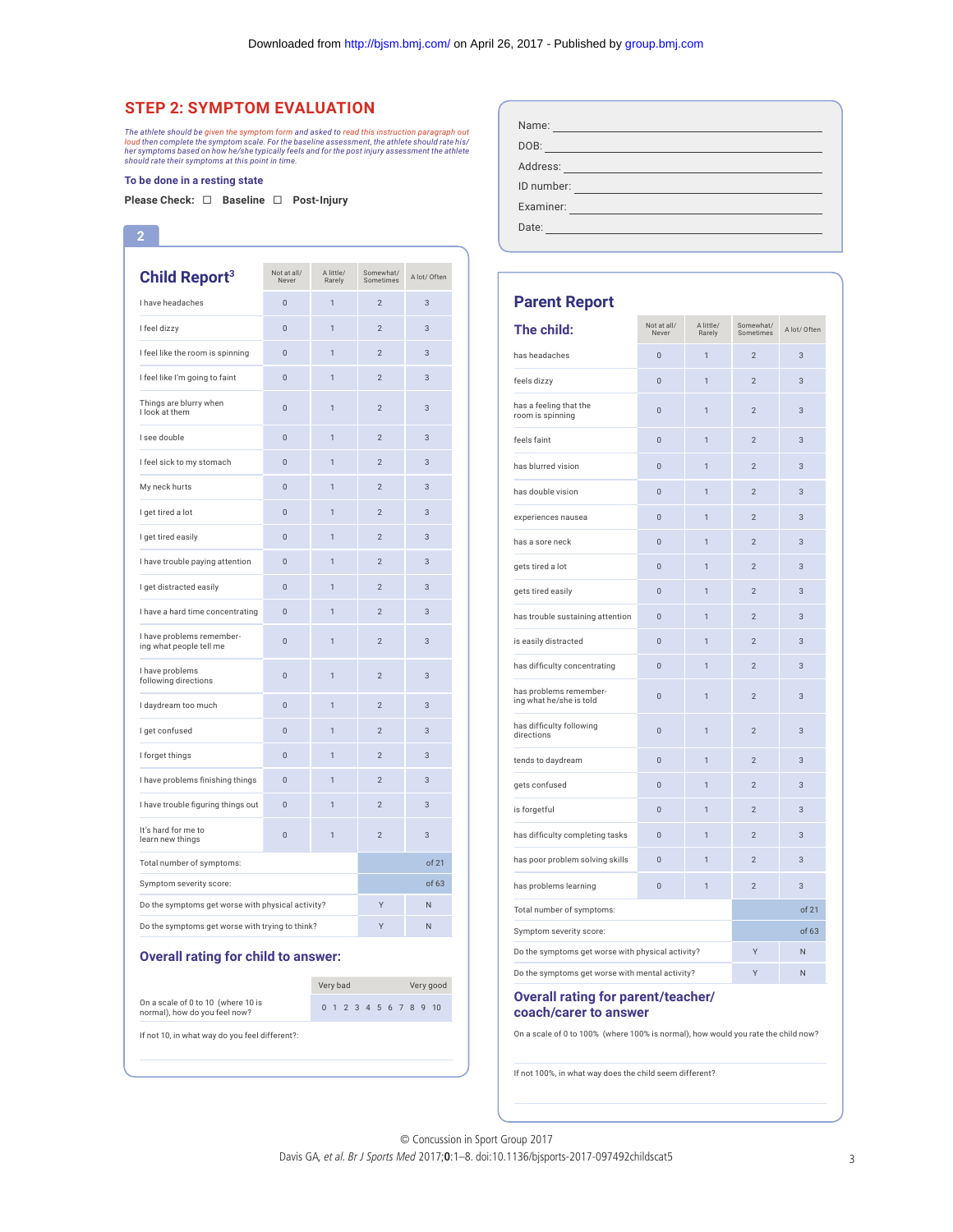# **STEP 3: COGNITIVE SCREENING**

# **Standardized Assessment of Concussion - Child Version (SAC-C)4**

# **IMMEDIATE MEMORY**

The Immediate Memory component can be completed using the traditional 5-word per trial list or optionally using 10-words per trial to minimise any ceiling effect. All 3 trials must be administered irrespective of the number correct on the first trial. Administer at the rate of one word per second.

#### Please choose EITHER the 5 or 10 word list groups and circle the specific word list chosen for this test.

l am going to test your memory. I will read you a list of words and when I am done, repeat<br>back as many words as you can remember, in any order. For Trials 2 & 3: l am going to repeat<br>the same list again. Repeat back as ma *you said the word before.*

| List                               |                               |        |                         | Score (of 5) |        |  |  |       |
|------------------------------------|-------------------------------|--------|-------------------------|--------------|--------|--|--|-------|
|                                    |                               |        | Trial 1 Trial 2 Trial 3 |              |        |  |  |       |
| Α                                  | Finger                        | Penny  | Blanket                 | Lemon        | Insect |  |  |       |
| B                                  | Candle                        | Paper  | Sugar                   | Sandwich     | Wagon  |  |  |       |
| С                                  | Baby                          | Monkey | Perfume                 | Sunset       | Iron   |  |  |       |
| D                                  | Elbow                         | Apple  | Carpet                  | Saddle       | Bubble |  |  |       |
| E                                  | Jacket                        | Arrow  | Pepper                  | Cotton       | Movie  |  |  |       |
| F                                  | Dollar                        | Honey  | Mirror                  | Saddle       | Anchor |  |  |       |
|                                    | <b>Immediate Memory Score</b> |        |                         |              |        |  |  | of 15 |
| Time that last trial was completed |                               |        |                         |              |        |  |  |       |

| List | Alternate 10 word lists |        |         | Score (of 10)                      |        |  |                         |       |
|------|-------------------------|--------|---------|------------------------------------|--------|--|-------------------------|-------|
|      |                         |        |         |                                    |        |  | Trial 1 Trial 2 Trial 3 |       |
| G    | Finger                  | Penny  | Blanket | Lemon                              | Insect |  |                         |       |
|      | Candle                  | Paper  | Sugar   | Sandwich                           | Wagon  |  |                         |       |
| н    | Baby                    | Monkey | Perfume | Sunset                             | Iron   |  |                         |       |
|      | Elbow                   | Apple  | Carpet  | Saddle                             | Bubble |  |                         |       |
| ı    | Jacket                  | Arrow  | Pepper  | Cotton                             | Movie  |  |                         |       |
|      | Dollar                  | Honey  | Mirror  | Saddle                             | Anchor |  |                         |       |
|      |                         |        |         | <b>Immediate Memory Score</b>      |        |  |                         | of 30 |
|      |                         |        |         | Time that last trial was completed |        |  |                         |       |

| Name:      |                                                                            |                                                                                                                                                                                                                               |  |
|------------|----------------------------------------------------------------------------|-------------------------------------------------------------------------------------------------------------------------------------------------------------------------------------------------------------------------------|--|
| DOB:       | the control of the control of the control of the control of the control of |                                                                                                                                                                                                                               |  |
| Address:   |                                                                            | the control of the control of the control of the control of the control of                                                                                                                                                    |  |
| ID number: |                                                                            | the control of the control of the control of the control of the control of the control of the control of the control of the control of the control of the control of the control of the control of the control of the control |  |
| Examiner:  |                                                                            |                                                                                                                                                                                                                               |  |
| Date:      |                                                                            |                                                                                                                                                                                                                               |  |

# **CONCENTRATION**

# **DIGITS BACKWARDS**

Please circle the Digit list chosen (A, B, C, D, E, F). Administer at the rate of one digit per second reading DOWN the selected column.

*I am going to read a string of numbers and when I am done, you repeat them back to me in reverse order of how I read them to you. For example, if I say 7-1-9, you would say 9-1-7.*

| Concentration Number Lists (circle one) |                         |                         |   |    |                |
|-----------------------------------------|-------------------------|-------------------------|---|----|----------------|
| List A                                  | List B                  | List <sub>C</sub>       |   |    |                |
| $5 - 2$                                 | $4 - 1$                 | $4 - 9$                 | Y | N. | $\overline{0}$ |
| $4 - 1$                                 | $9 - 4$                 | $6 - 2$                 | Y | N  | $\mathbf{1}$   |
| $4 - 9 - 3$                             | $5 - 2 - 6$             | $1 - 4 - 2$             | Y | N  | $\overline{0}$ |
| $6 - 2 - 9$                             | $4 - 1 - 5$             | $6 - 5 - 8$             | Y | N  | $\overline{1}$ |
| $3 - 8 - 1 - 4$                         | $1 - 7 - 9 - 5$         | $6 - 8 - 3 - 1$         | Y | N  | $\overline{0}$ |
| $3 - 2 - 7 - 9$                         | $4 - 9 - 6 - 8$         | $3 - 4 - 8 - 1$         | Y | N  | $\mathbf{1}$   |
| $6 - 2 - 9 - 7 - 1$                     | $4 - 8 - 5 - 2 - 7$     | $4 - 9 - 1 - 5 - 3$     | Y | N  | $\overline{0}$ |
| $1 - 5 - 2 - 8 - 6$                     | $6 - 1 - 8 - 4 - 3$     | $6 - 8 - 2 - 5 - 1$     | Y | N  | $\mathbf{1}$   |
| $7 - 1 - 8 - 4 - 6 - 2$                 | $8-3-1-9-6-4$           | $3 - 7 - 6 - 5 - 1 - 9$ | Y | N  | $\overline{0}$ |
| $5 - 3 - 9 - 1 - 4 - 8$                 | $7 - 2 - 4 - 8 - 5 - 6$ | $9 - 2 - 6 - 5 - 1 - 4$ | Y | N  | $\mathbf{1}$   |
| List D                                  | List E                  | List F                  |   |    |                |
| $2 - 7$                                 | $9 - 2$                 | $7 - 8$                 | Y | N  | $\overline{0}$ |
| $5 - 9$                                 | $6 - 1$                 | $5-1$                   | Y | N  | $\mathbf{1}$   |
| $7 - 8 - 2$                             | $3 - 8 - 2$             | $2 - 7 - 1$             | Y | N  | $\Omega$       |
| $9 - 2 - 6$                             | $5 - 1 - 8$             | $4 - 7 - 9$             | Y | N  | $\mathbf{1}$   |
| $4 - 1 - 8 - 3$                         | $2 - 7 - 9 - 3$         | $1 - 6 - 8 - 3$         | Y | N  | $\overline{0}$ |
| $9 - 7 - 2 - 3$                         | $2 - 1 - 6 - 9 -$       | $3 - 9 - 2 - 4$         | Y | N  | $\mathbf{1}$   |
| $1 - 7 - 9 - 2 - 6$                     | $4 - 1 - 8 - 6 - 9$     | $2 - 4 - 7 - 5 - 8$     | Y | N  | $\overline{0}$ |
| $4 - 1 - 7 - 5 - 2$                     | $9 - 4 - 1 - 7 - 5$     | $8 - 3 - 9 - 6 - 4$     | Y | N  | $\mathbf{1}$   |
| $2 - 6 - 4 - 8 - 1 - 7$                 | $6 - 9 - 7 - 3 - 8 - 2$ | $5 - 8 - 6 - 2 - 4 - 9$ | Y | N  | $\overline{0}$ |
| $8 - 4 - 1 - 9 - 3 - 5$                 | $4 - 2 - 7 - 3 - 9 - 8$ | $3-1-7-8-2-6$           | Y | N. | $\mathbf{1}$   |
|                                         |                         | <b>Digits Score:</b>    |   |    | of 5           |

# **DAYS IN REVERSE ORDER**

*Now tell me the days of the week in reverse order. Start with the last day and go backward. So you'll say Sunday, Saturday. Go ahead.*

Sunday - Saturday - Friday - Thursday - Wednesday - Tuesday - Monday 0 1

**Days Score** of 1

**Concentration Total Score (Digits + Days)** of 6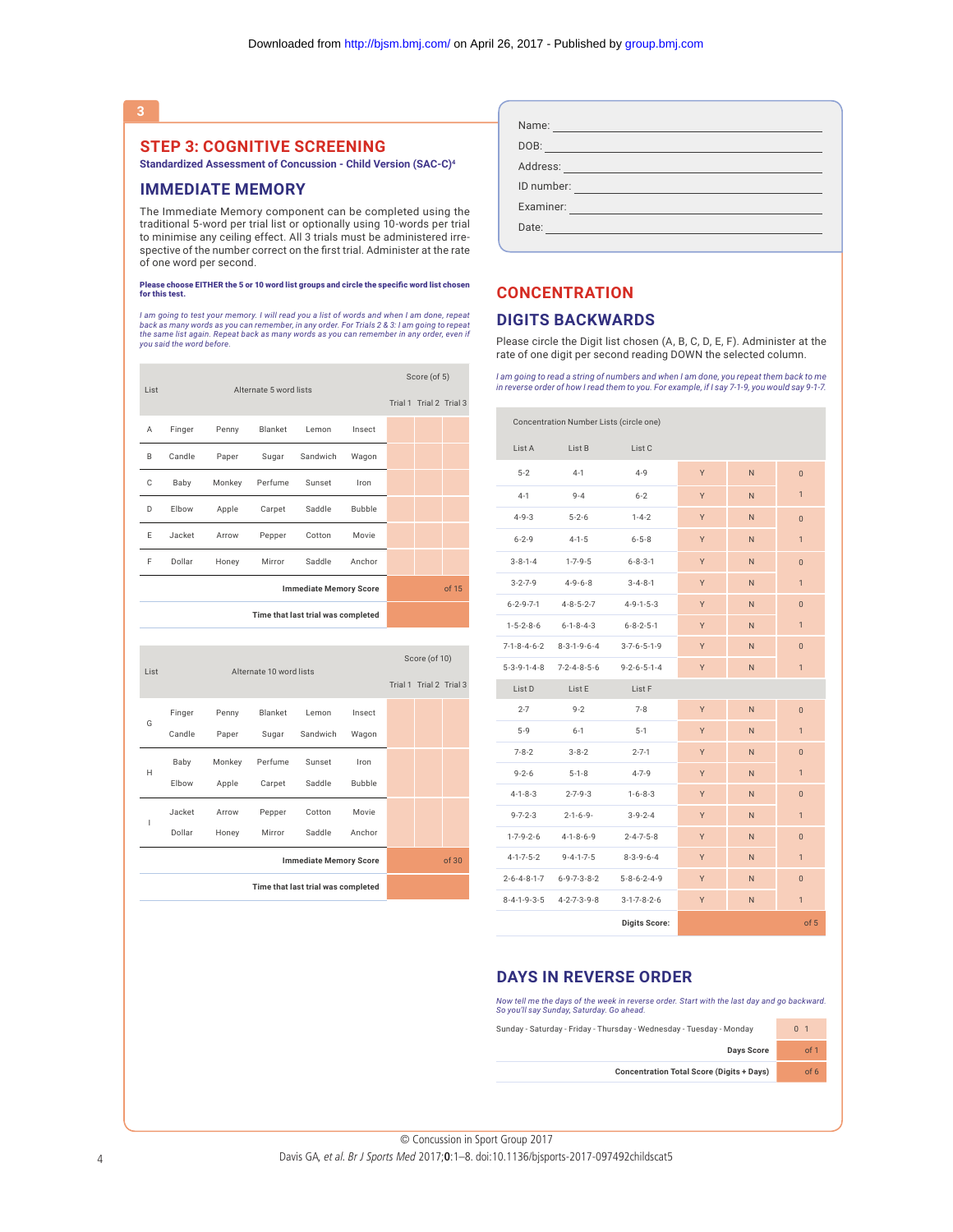# **STEP 4: NEUROLOGICAL SCREEN**

See the instruction sheet (page 7) for details of test administration and scoring of the tests.

| Can the patient read aloud (e.g. symptom check-<br>list) and follow instructions without difficulty?           | Y | N |
|----------------------------------------------------------------------------------------------------------------|---|---|
| Does the patient have a full range of pain-<br>free PASSIVE cervical spine movement?                           | Y | N |
| Without moving their head or neck, can the patient look<br>side-to-side and up-and-down without double vision? | γ | N |
| Can the patient perform the finger nose<br>coordination test normally?                                         | Y | N |
| Can the patient perform tandem gait normally?                                                                  | Υ | N |

# **BALANCE EXAMINATION**

### **Modified Balance Error Scoring System (BESS) testing5**

| Which foot was tested<br>(i.e. which is the non-dominant foot)                              | $\Box$ Left<br>$\Box$ Right |       |             |       |
|---------------------------------------------------------------------------------------------|-----------------------------|-------|-------------|-------|
| Testing surface (hard floor, field, etc.)<br>Footwear (shoes, barefoot, braces, tape, etc.) |                             |       |             |       |
| Condition                                                                                   | <b>Errors</b>               |       |             |       |
| Double lea stance                                                                           |                             |       |             | of 10 |
| Single leg stance (non-dominant foot, 10-12 y/o only)                                       |                             |       |             | of 10 |
| Tandem stance (non-dominant foot at back)                                                   |                             |       |             | of 10 |
| <b>Total Errors</b>                                                                         | $5-9$ $v$ / $o$             | of 20 | $10-12$ v/o | of 30 |

# Name: DOB: Address: ID number: Examiner: Date:

### **STEP 5: DELAYED RECALL:**

The delayed recall should be performed after 5 minutes have elapsed since the end of the Immediate Recall section. Score 1 pt. for each correct response.

*Do you remember that list of words I read a few times earlier? Tell me as many words from the list as you can remember in any order.*

|                                                                                          | <b>Time Started</b> |           |       |
|------------------------------------------------------------------------------------------|---------------------|-----------|-------|
| Please record each word correctly recalled. Total score equals number of words recalled. |                     |           |       |
|                                                                                          |                     |           |       |
|                                                                                          |                     |           |       |
| Total number of words recalled accurately:                                               |                     | $of 5$ or | of 10 |

### **6**

# **STEP 6: DECISION**

|                                                                          | Date & time of assessment: |                    |                    |  |
|--------------------------------------------------------------------------|----------------------------|--------------------|--------------------|--|
| Domain                                                                   |                            |                    |                    |  |
| Symptom number<br>Child report (of 21)<br>Parent report (of 21)          |                            |                    |                    |  |
| Symptom severity score<br>Child report (of 63)<br>Parent report (of 63)  |                            |                    |                    |  |
| Immediate memory                                                         | of 15<br>of 30             | of 15<br>of 30     | of 15<br>of 30     |  |
| Concentration (of 6)                                                     |                            |                    |                    |  |
| Neuro exam                                                               | Normal<br>Abnormal         | Normal<br>Abnormal | Normal<br>Abnormal |  |
| <b>Balance errors</b><br>(5-9 y/o of 20)<br>$(10-12 \text{ y/o of } 30)$ |                            |                    |                    |  |
| <b>Delayed Recall</b>                                                    | of 5<br>of 10              | of 5<br>of 10      | of 5<br>of 10      |  |

| Date and time of injury: Date and time of injury:                                                                                                                                                                              |
|--------------------------------------------------------------------------------------------------------------------------------------------------------------------------------------------------------------------------------|
| If the athlete is known to you prior to their injury, are they different from their usual self?<br>$\Box$ Yes $\Box$ No $\Box$ Unsure $\Box$ Not Applicable<br>(If different, describe why in the clinical notes section)      |
| <b>Concussion Diagnosed?</b>                                                                                                                                                                                                   |
| $\Box$ Yes $\Box$ No $\Box$ Unsure $\Box$ Not Applicable                                                                                                                                                                       |
| If re-testing, has the athlete improved?                                                                                                                                                                                       |
| $\Box$ Yes $\Box$ No $\Box$ Unsure $\Box$ Not Applicable                                                                                                                                                                       |
| I am a physician or licensed healthcare professional and I have personally<br>administered or supervised the administration of this Child SCAT5.                                                                               |
|                                                                                                                                                                                                                                |
| Name: Name: All and the state of the state of the state of the state of the state of the state of the state of the state of the state of the state of the state of the state of the state of the state of the state of the sta |
|                                                                                                                                                                                                                                |

Registration number (if applicable):

Date:

# **SCORING ON THE CHILD SCAT5 SHOULD NOT BE USED AS A STAND-ALONE METHOD TO DIAGNOSE CONCUSSION, MEASURE RECOVERY OR MAKE DECISIONS ABOUT AN ATHLETE'S READINESS TO RETURN TO COMPETITION AFTER CONCUSSION.**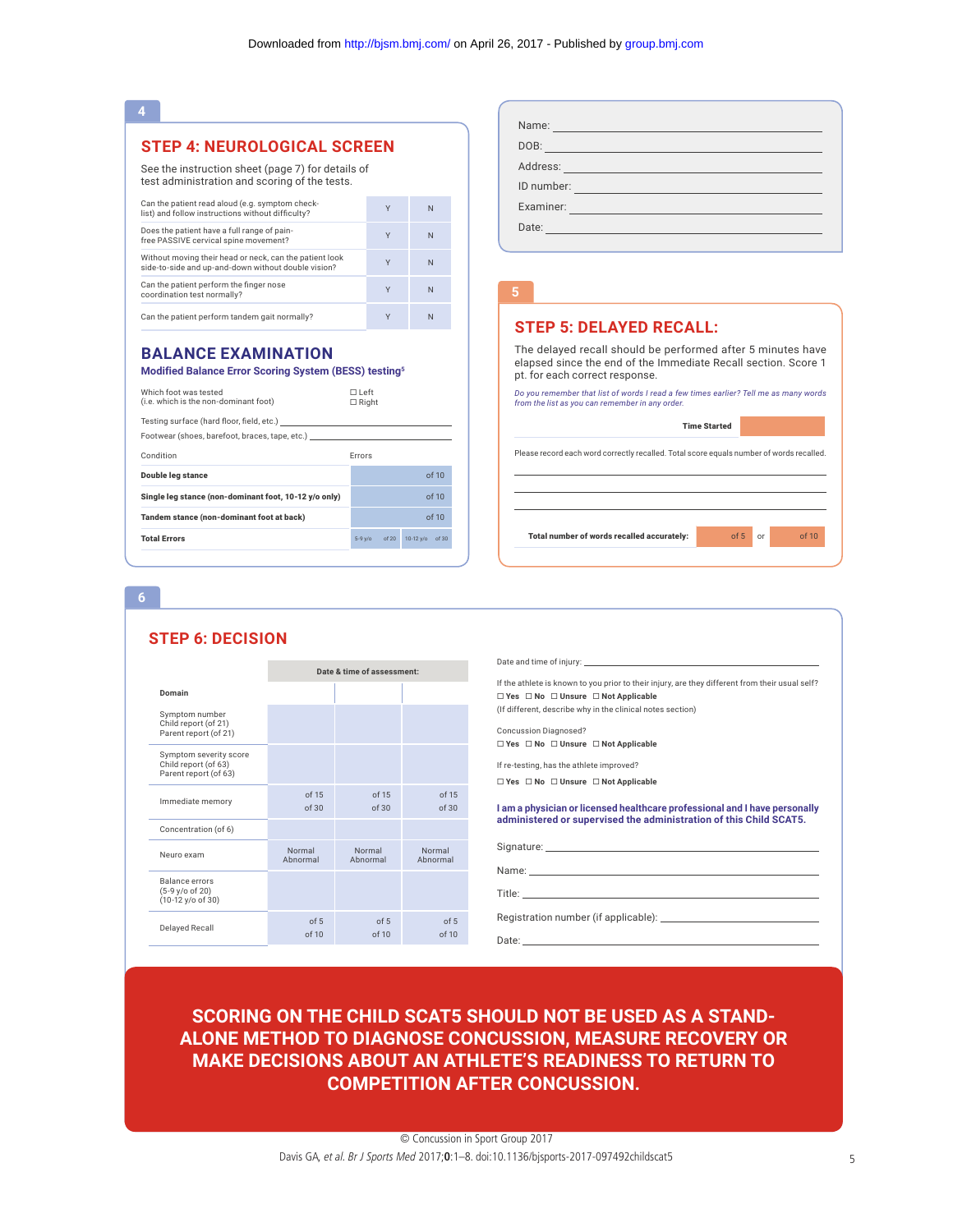

**For the Neurological Screen (page 5), if the child cannot read, ask him/her to describe what they see in this picture.**

| Name:<br><u> 1989 - John Stone, mars et al. (</u>                                  |  |
|------------------------------------------------------------------------------------|--|
| DOB:<br>the control of the control of the control of the control of the control of |  |
|                                                                                    |  |
| ID number:<br><u> 1970 - John Harrison, mars et al.</u>                            |  |
| Examiner:<br><u> 1989 - Johann Barnett, fransk politik (d. 1989)</u>               |  |
| Date:<br><u> 1989 - Andrea Station, Amerikaansk politiker (</u>                    |  |
|                                                                                    |  |

# **CLINICAL NOTES:**

| <b>Concussion injury advice for the</b> |  |
|-----------------------------------------|--|
| child and parents/carergivers           |  |

### **(To be given to the person monitoring the concussed child)**

This child has had an injury to the head and needs to be carefully watched for the next 24 hours by a responsible adult.

**If you notice any change in behavior, vomiting, dizziness, worsening headache, double vision or excessive drowsiness, please call an ambulance to take the child to hospital immediately.**

Other important points:

Following concussion, the child should rest for at least 24 hours.

- The child should not use a computer, internet or play video games if these activities make symptoms worse.
- The child should not be given any medications, including pain killers, unless prescribed by a medical doctor.
- The child should not go back to school until symptoms are improving.
- The child should not go back to sport or play until a doctor gives permission.

## **Clinic phone number**:

Patient's name:

Date / time of injury: \_\_\_\_

Date / time of medical review:

Healthcare Provider:

© Concussion in Sport Group 2017

Contact details or stamp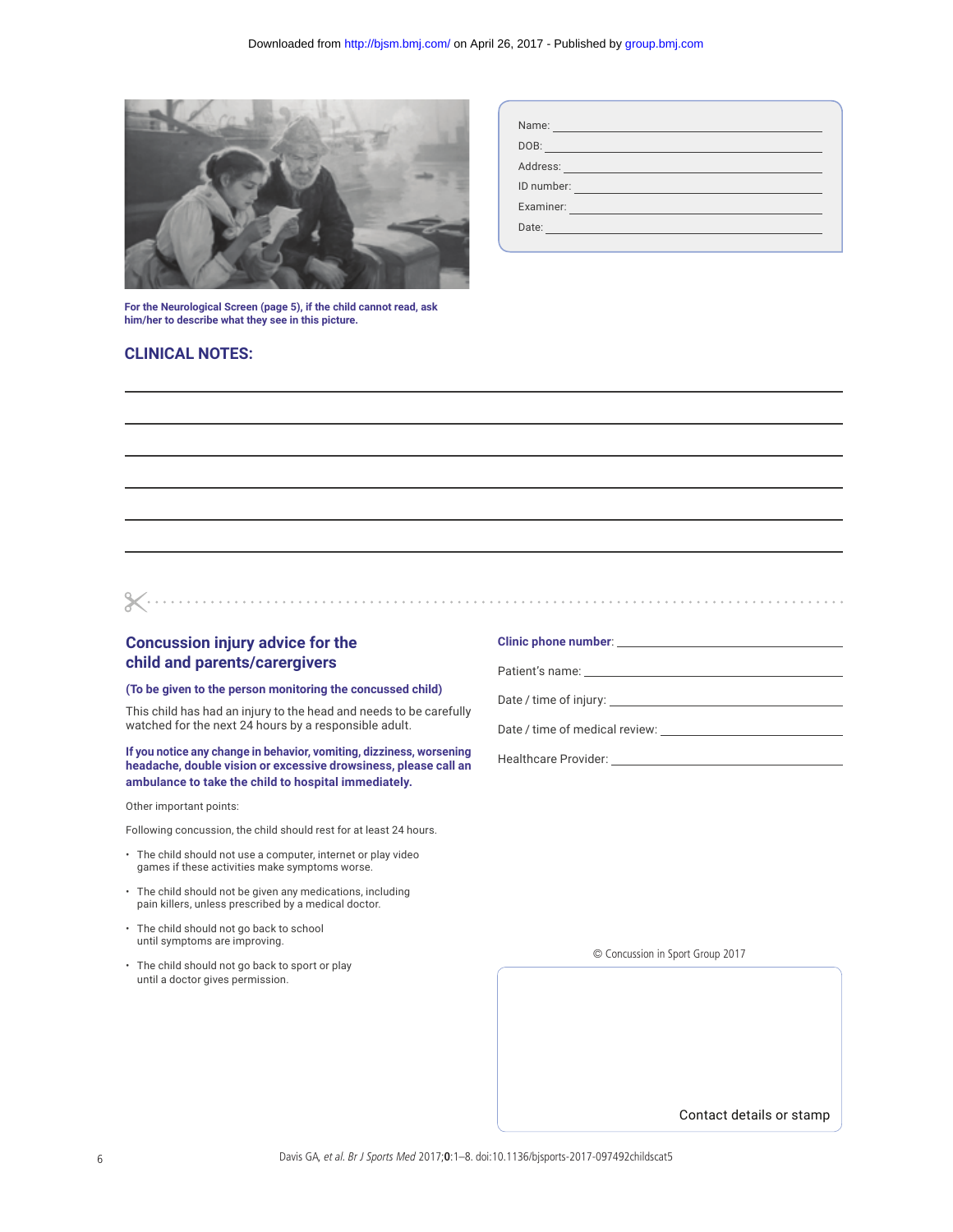### **INSTRUCTIONS**

### **Words in** *Italics* **throughout the Child SCAT5 are the instructions given to the athlete by the clinician**

### **Symptom Scale**

In situations where the symptom scale is being completed after exercise, it should still be done in a resting state, at least 10 minutes post exercise.

| <b>At Baseline</b>                                                                                                        | On the day of injury                                                                                                                                                                    | On all subsequent days                                                                                                          |  |
|---------------------------------------------------------------------------------------------------------------------------|-----------------------------------------------------------------------------------------------------------------------------------------------------------------------------------------|---------------------------------------------------------------------------------------------------------------------------------|--|
| The child is to complete<br>the Child Report,<br>according to how he/<br>she feels today, and                             | • The child is to complete<br>the Child Report,<br>according to how he/<br>she feels now.                                                                                               | • The child is to complete<br>the Child Report,<br>according to how he/<br>she feels today, and                                 |  |
| The parent/carer is to<br>complete the Parent<br>Report according to<br>how the child has been<br>over the previous week. | • If the parent is present,<br>and has had time to<br>assess the child on the<br>day of injury, the parent<br>completes the Parent<br>Report according to how<br>the child appears now. | • The parent/carer is to<br>complete the Parent<br>Report according to how<br>the child has been over<br>the previous 24 hours. |  |

For Total number of symptoms, maximum possible is 21

For Symptom severity score, add all scores in table, maximum possible is 21 x 3 = 63

# **Standardized Assessment of Concussion Child Version (SAC-C)**

### **Immediate Memory**

Choose one of the 5-word lists. Then perform 3 trials of immediate memory using this list.

Complete all 3 trials regardless of score on previous trials.

*"I am going to test your memory. I will read you a list of words and when I am done, repeat*  back as many words as you can remember, in any order." The words must be read at a rate of one word per second.

OPTION: The literature suggests that the Immediate Memory has a notable ceiling effect when a 5-word list is used. (In younger children, use the 5-word list). In settings where this ceiling is prominent the examiner may wish to make the task more difficult by incorporating ceiling. two 5–word groups for a total of 10 words per trial. In this case the maximum score per trial is 10 with a total trial maximum of 30.

Trials 2 & 3 MUST be completed regardless of score on trial 1 & 2.

Trials 2 & 3: *"I am going to repeat the same list again. Repeat back as many words as you can remember in any order, even if you said the word before."*

Score 1 pt. for each correct response. Total score equals sum across all 3 trials. Do NOT inform the athlete that delayed recall will be tested.

### **Concentration**

### **Digits backward**

Choose one column only, from List A, B, C, D, E or F, and administer those digits as follows: *"I am going to read you some numbers and when I am done, you say them back to me backwards, in reverse order of how I read them to you. For example, if I say 7-1, you would say 1-7."*

If correct, circle "Y" for correct and go to next string length. If incorrect, circle "N" for the first string length and read trial 2 in the same string length. One point possible for each string length. Stop after incorrect on both trials (2 N's) in a string length. The digits should be read at the rate of one per second.

### **Days of the week in reverse order**

*"Now tell me the days of the week in reverse order. Start with Sunday and go backward. So you'll say Sunday, Saturday ... Go ahead"*

1 pt. for entire sequence correct

### **Delayed Recall**

The delayed recall should be performed after at least 5 minutes have elapsed since the end of the Immediate Recall section.

*"Do you remember that list of words I read a few times earlier? Tell me as many words from the list as you can remember in any order."*

Circle each word correctly recalled. Total score equals number of words recalled.

### **Neurological Screen**

### **Reading**

The child is asked to read a paragraph of text from the instructions in the Child SCAT5. For children who can not read, they are asked to describe what they see in a photograph or picture, such as that on page 6 of the Child SCAT5.

### **Modified Balance Error Scoring System (mBESS)5 testing**

*These instructions are to be read by the person administering the Child SCAT5, and each balance task should be demonstrated to the child. The child should then be asked to copy what the examiner demonstrated.*

Each of 20-second trial/stance is scored by counting the number of errors. The This balance testing is based on a modified version of the Balance Error Scoring System (BESS)<sup>5</sup>

A stopwatch or watch with a second hand is required for this testing.

*"I am now going to test your balance. Please take your shoes off, roll up your pants above your ankle (if applicable), and remove any ankle taping (if applicable). This test will consist of two different parts."*

OPTION: For further assessment, the same 3 stances can be performed on a surface of medium density foam (e.g., approximately 50cm x 40cm x 6cm).

#### **(a) Double leg stance:**

*The first stance is standing with the feet together with hands on hips and with eyes closed. The child should try to maintain stability in that position for 20 seconds. You should inform the child that you will be counting the number of times the child moves out of this position. You should start timing when the child is set and the eyes are closed.*

#### **(b) Tandem stance:**

*Instruct or show the child how to stand heel-to-toe with the non-dominant foot in the back. Weight should be evenly distributed across both feet. Again, the child should try to maintain stability for 20 seconds with hands on hips and eyes closed. You should inform the child that you will be counting the number of times the child moves out of this position. If the child stumbles out of this position, instruct him/her to open the eyes and return to the start position and continue balancing. You should start timing when the child is set and the eyes are closed.*

#### **(c) Single leg stance (10-12 year olds only):**

*"If you were to kick a ball, which foot would you use?* [This will be the dominant foot] *Now stand on your other foot. You should bend your other leg and hold it up (show*  the child). Again, try to stay in that position for 20 seconds with your hands on your<br>hips and your eyes closed. I will be counting the number of times you move out of this *position. If you move out of this position, open your eyes and return to the start position and keep balancing. I will start timing when you are set and have closed your eyes."* 

#### **Balance testing – types of errors**

| 1. Hands lifted off<br>iliac crest | 3. Step. stumble, or fall                    | 5. Lifting forefoot or heel                  |
|------------------------------------|----------------------------------------------|----------------------------------------------|
| 2. Opening eyes                    | 4. Moving hip into > 30<br>degrees abduction | 6. Remaining out of test<br>position > 5 sec |

Each of the 20-second trials is scored by counting the errors, or deviations from the proper stance, accumulated by the child. The examiner will begin counting errors only after the child has assumed the proper start position. The modified BESS is calculated by adding one error point for each error during the 20-second tests. The maximum total number of errors for any single condition is 10. If a child commits multiple errors simultaneously, only one error is recorded but the child should quickly return to the testing position, and counting should resume once subject is set. Children who are unable to maintain the testing procedure for a minimum of five seconds at the start are assigned the highest possible score, ten, for that testing condition.

### **Tandem Gait**

Instruction for the examiner - Demonstrate the following to the child:

*The child is instructed to stand with their feet together behind a starting line (the test is best done with footwear removed). Then, they walk in a forward direction as quickly and as accurately as possible along a 38mm wide (sports tape), 3 metre line with an alternate foot heel-to-toe gait ensuring that they approximate their heel and toe on each step. Once they cross the end of the 3m line, they turn 180 degrees and return to the starting point using the same gait. Children fail the test if they step off the line, have a separation between their heel and toe, or if they touch or grab the examiner or an object.*

### **Finger to Nose**

The tester should demonstrate it to the child.

*"I am going to test your coordination now. Please sit comfortably on the chair with your eyes open and your arm (either right or left) outstretched (shoulder flexed to 90 degrees and elbow and fingers extended). When I give a start signal, I would like you to perform five successive finger to nose repetitions using your index finger to touch the tip of the nose as quickly and as accurately as possible."*

Scoring: 5 correct repetitions in < 4 seconds = 1

Note for testers: Children fail the test if they do not touch their nose, do not fully extend their elbow or do not perform five repetitions.

#### **References**

- **1.** McCrory et al. Consensus Statement On Concussion In Sport The 5th International Conference On Concussion In Sport Held In Berlin, October 2016. British Journal of Sports Medicine 2017 (available at www.bjsm.bmj.com)
- **2.** Jennett, B., Bond, M. Assessment of outcome after severe brain damage: a practical scale. Lancet 1975; i: 480-484
- **3.** Ayr, L.K., Yeates, K.O., Taylor, H.G., Brown, M. Dimensions of postconcussive symptoms in children with mild traumatic brain injuries. Journal of the International Neuropsychological Society. 2009; 15:19–30
- **4.** McCrea M. Standardized mental status testing of acute concussion. Clinical Journal of Sports Medicine. 2001; 11: 176-181
- **5.** Guskiewicz KM. Assessment of postural stability following sport-related concussion. Current Sports Medicine Reports. 2003; 2: 24-30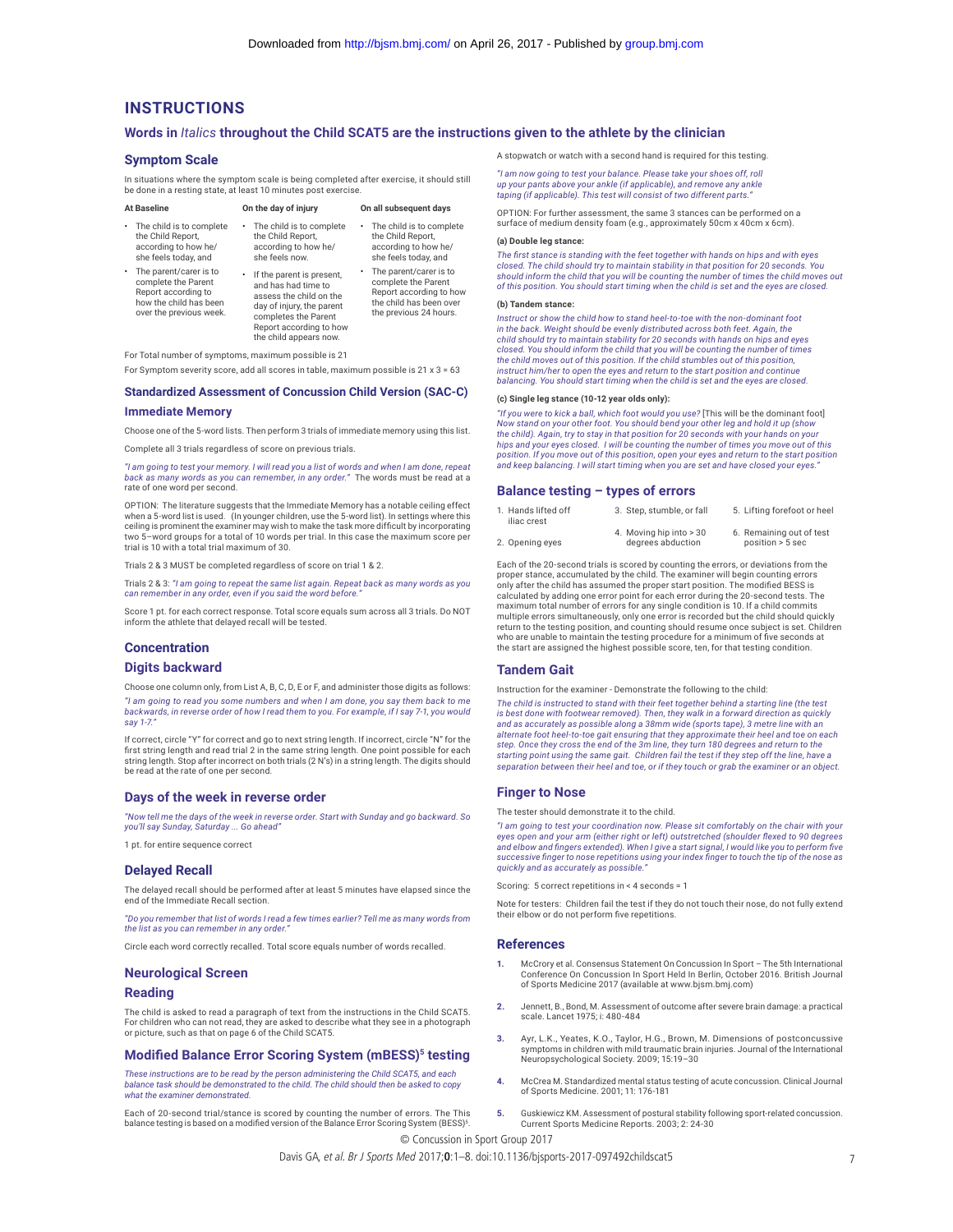# **CONCUSSION INFORMATION**

**If you think you or a teammate has a concussion, tell your coach/trainer/ parent right away so that you can be taken out of the game. You or your teammate should be seen by a doctor as soon as possible. YOU OR YOUR TEAMMATE SHOULD NOT GO BACK TO PLAY/SPORT THAT DAY.**

### **Signs to watch for**

Problems can happen over the first 24-48 hours. You or your teammate should not be left alone and must go to a hospital right away if any of the following happens:

|   | • New headache, or<br>headache gets worse | ٠ | Feeling sick to your<br>stomach or vomiting                       |           | • Has weakness.<br>numbness or tingling<br>(arms, legs or face) |
|---|-------------------------------------------|---|-------------------------------------------------------------------|-----------|-----------------------------------------------------------------|
| ٠ | Neck pain that<br>gets worse              | ٠ | Acting weird/strange,<br>seems/feels confused,<br>or is irritable | ٠         | Is unsteady walking<br>or standing                              |
| ٠ | Becomes sleepy/                           |   |                                                                   |           |                                                                 |
|   | drowsy or can't<br>be woken up            | ٠ | Has any seizures<br>(arms and/or legs                             |           | · Talking is slurred                                            |
|   |                                           |   | jerk uncontrollably)                                              | $\bullet$ | Cannot understand                                               |
|   | • Cannot recognise                        |   |                                                                   |           | what someone is                                                 |

people or places saying or directions

**Consult your physician or licensed healthcare professional after a suspected concussion. Remember, it is better to be safe.**

### **Graduated Return to Sport Strategy**

After a concussion, the child should rest physically and mentally for a few days to allow symptoms to get better. In most cases, after a few days of rest, they can gradually increase their daily activity level as long as symptoms don't get worse. Once they are able to do their usual daily activities without symptoms, the child should gradually increase exercise in steps, guided by the healthcare professional (see below).

### **The athlete should not return to play/sport the day of injury.**

**NOTE: An initial period of a few days of both cognitive ("thinking") and physical rest is recommended before beginning the Return to Sport progression.** 

| Exercise step                    | <b>Functional exercise</b><br>at each step                                                        | Goal of each step                                                             |
|----------------------------------|---------------------------------------------------------------------------------------------------|-------------------------------------------------------------------------------|
| 1. Symptom-<br>limited activity  | Daily activities that do<br>not provoke symptoms.                                                 | Gradual reintroduc-<br>tion of work/school<br>activities.                     |
| 2. Light aerobic<br>exercise     | Walking or stationary<br>cycling at slow to medium<br>pace. No resistance<br>training.            | Increase heart rate                                                           |
| 3. Sport-specific<br>exercise    | Running or skating drills.<br>No head impact activities.                                          | Add movement.                                                                 |
| 4 Non-contact<br>training drills | Harder training drills, e.g.,<br>passing drills. May start<br>progressive resistance<br>training. | Exercise, coor-<br>dination, and<br>increased thinking.                       |
| 5 Full contact<br>practice       | Following medical clear-<br>ance, participate in normal<br>training activities.                   | Restore confi-<br>dence and assess<br>functional skills by<br>coaching staff. |
| 6. Return to<br>play/sport       | Normal game play.                                                                                 |                                                                               |

There should be at least 24 hours (or longer) for each step of the progression. If any symptoms worsen while exercising, the athlete should go back to the previous step. Resistance training should be added only in the later stages (Stage 3 or 4 at the earliest). The athlete should not return to sport until the concussion symptoms have gone, they have successfully returned to full school/learning activities, and the healthcare professional has given the child written permission to return to sport.

**If the child has symptoms for more than a month, they should ask to be referred to a healthcare professional who is an expert in the management of concussion.** 

### **Graduated Return to School Strategy**

Concussion may affect the ability to learn at school. The child may need to miss a few days of school after a concussion, but the child's doctor should help them get back to school after a few days. When going back to school, some children may need to go back gradually and may need to have some changes made to their schedule so that concussion symptoms don't get a lot worse. If a particular activity makes symptoms a lot worse, then the child should stop that activity and rest until symptoms get better. To make sure that the child can get back to school without problems, it is important that the health care provider, parents/caregivers and teachers talk to each other so that everyone knows what the plan is for the child to go back to school.

### **Note: If mental activity does not cause any symptoms, the child may be able to return to school part-time without doing school activities at home first.**

| <b>Mental Activity</b>                                           | Activity at each step                                                                                                                                                                                         | Goal of<br>each step                                                        |  |
|------------------------------------------------------------------|---------------------------------------------------------------------------------------------------------------------------------------------------------------------------------------------------------------|-----------------------------------------------------------------------------|--|
| 1. Daily activities<br>that do not<br>give the child<br>symptoms | Typical activities that the child<br>does during the day as long as<br>they do not increase symptoms<br>(e.g. reading, texting, screen<br>time). Start with 5-15 minutes at<br>a time and gradually build up. | Gradual<br>return to<br>typical<br>activities.                              |  |
| 2. School<br>activities                                          | Homework, reading or other<br>cognitive activities outside of<br>the classroom.                                                                                                                               | Increase<br>tolerance<br>to cognitive<br>work.                              |  |
| 3. Return to<br>school<br>part-time                              | Gradual introduction of school-<br>work. May need to start with<br>a partial school day or with<br>increased breaks during the day.                                                                           | Increase<br>academic<br>activities.                                         |  |
| 4. Return to<br>school<br>full-time                              | Gradually progress school<br>activities until a full day can be<br>tolerated.                                                                                                                                 | Return to full<br>academic<br>activities and<br>catch up on<br>missed work. |  |

If the child continues to have symptoms with mental activity, some other things that can be done to help with return to school may include:

- Starting school later, only going for half days, or going only to certain classes
- More time to finish assignments/tests
- Quiet room to finish assignments/tests
- Not going to noisy areas like the cafeteria, assembly halls, sporting events, music class, shop class, etc.
- Taking lots of breaks during class, homework, tests
- No more than one exam/day
- Shorter assignments
- Repetition/memory cues
- Use of a student helper/tutor
- Reassurance from teachers that the child will be supported while getting better

**The child should not go back to sports until they are back to school/ learning, without symptoms getting significantly worse and no longer needing any changes to their schedule.**